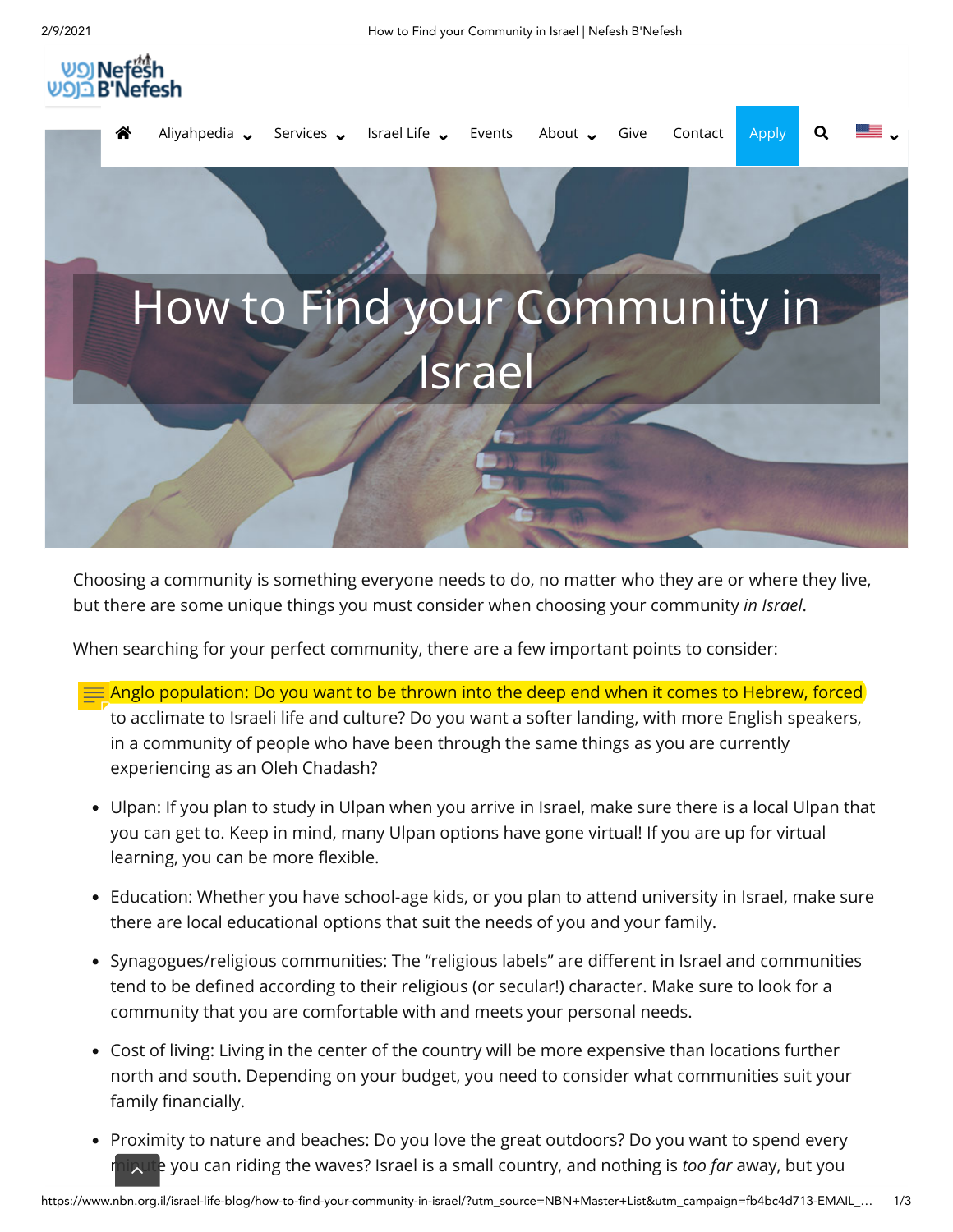

|                                       |  | Are $\bigotimes$ Aliyahpedia $\bigtriangledown$ Services $\bigtriangledown$ Israel Life $\bigtriangledown$ Events About $\bigtriangledown$ Give Contact Apply Q $\bigtriangledown$ |  |  |  |  |  |  |  |  |  |
|---------------------------------------|--|------------------------------------------------------------------------------------------------------------------------------------------------------------------------------------|--|--|--|--|--|--|--|--|--|
| DOD and Communication in August China |  |                                                                                                                                                                                    |  |  |  |  |  |  |  |  |  |

[If you want to hear from fellow Olim, check out our Facebook group, Israel Communities Infor for Anglo](https://www.facebook.com/groups/NBNcommunities) Olim. The group is very active and is a great place to start your search. With over 3,800 group members, the members of the group are happy to answer questions about specific communities you may be interested in and assist you in making connections with people in various communities.

It is important to note, the most comprehensive real estate websites in Israel are only available in Hebrew - there are a few English sources but none of them offer real value, and we recommend using our [Madlan Guide](https://www.nbn.org.il/madlan/) and [Yad2 Guide](https://www.nbn.org.il/yad2/) to navigate the top two Hebrew real estate websites.

## Upcoming Community Events:

[mesh and Ramat Beit Shemesh](https://us02web.zoom.us/webinar/register/WN_koG5cR1qRzmUti97ueTaRA) [Communities in Israel: Netanya](https://us02web.zoom.us/webinar/register/WN_yCXRiMFeRS2DjKCaDw7Q0g) [Communities in Israel: Modiin](https://us02web.zoom.us/webinar/register/WN_NpP7iOHkRWyJL5vGRypC8A) [Communities in Israel: Nof HaGalil](https://us02web.zoom.us/webinar/register/WN_IoRv1Yj2S9KLy7xjFhUbFw) [Communities in Israel: Netanya for Retirees and Empty Nesters](https://us02web.zoom.us/webinar/register/WN_TDPwk-PnTlWSb48u4t41FQ) [Communities in Israel: Mateh Binyamin](https://us02web.zoom.us/webinar/register/WN_b6lYD6PhTpi5Z-O0ILYXZw)

Previous webinar: [Communities in Israel: Haifa](https://youtu.be/ffemg4gpdbo)

While pilot trips have not been possible since the beginning of the pandemic, as vaccinations begin to become more widespread and the situation stabilizes we look forward to a time in the not too distant future when pilot trips are again a possibility. You can start to get a better sense of how to plan your pilot trip by reviewing NBN's [Planning a Pilot Trip](https://www.nbn.org.il/aliyahpedia/getting-started-planning-aliyah/planning-a-pilot-trip/) page.

[Israel Life Blog](https://www.nbn.org.il/israel-life-blog/)

Related Posts

 $\lambda$